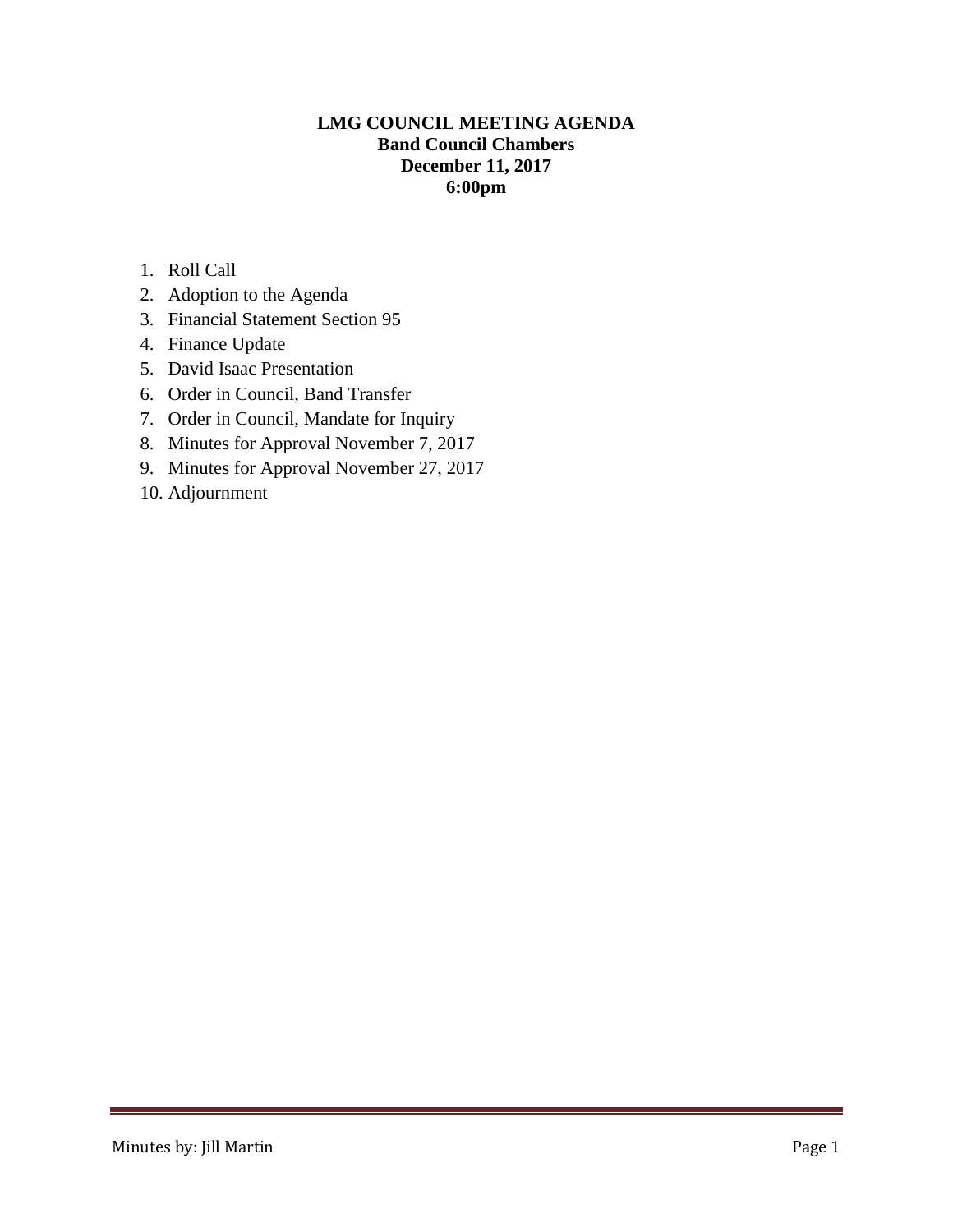## **1. Roll Call**

# **LMG COUNCIL ATTENDEES:**

Chief Darcy Gray Councillor Lloyd Alcon (phone/left 11:00am) Councillor Sky Metallic Councillor Lorna Sook Councillor Sheila Swasson Councillor Annette Barnaby Councillor John Murvin Vicaire Councillor Calvin Barnaby (Arrived 9:56am) Councillor Wendell Metallic (phone 11:01am)

## **Absent:**

Councillor Gordon Isaac Jr. (Work) Councillor Chris Wysote Councillor Dr. Cathy Martin (Work) Councillor Kevin Methot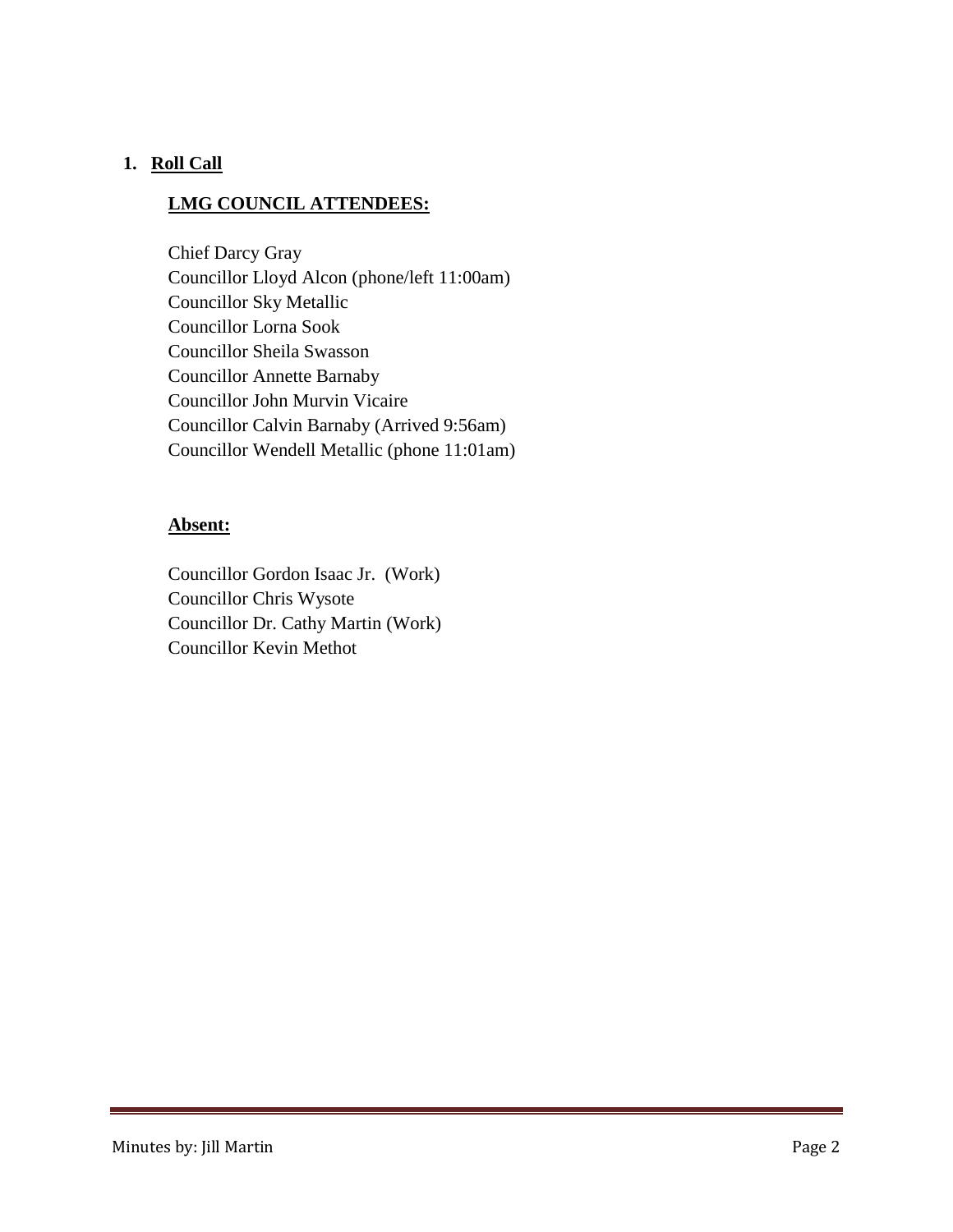#### **2. Agenda Review**

Council made a motion to approve the agenda.

Moved: Councillor Sky Metallic Second: Councillor Lorna Sook Passed

### **3. Financial Statement Section 95**

Allen and Paquet Arsenault Financial Auditor presented the Section 95 Financial Audit Statement. Council made a motion to approve the Section 95 Financial statements.

Moved: Councillor Sky Metallic Second: Councillor Annette Barnaby Passed

### **4. Finance Update**

The senior accountant provided council with a financial update as of November 2017.

#### **5. David Isaac Presentation**

David Isaac from Wdusk Group presented to Council the benefits of Renewable Energy in Listuguj.

#### **6. Order in Council Band Transfer**

Council tabled the OIC until the statement of consent is notarized.

#### **7. Order in Council Mandate for Inquiry**

A motion was made to mandate a private party for the inquiry of the suspension.

Moved: Councillor Sky Metallic Second: Councillor Annette Barnaby Abstain: Councillor Kevin Methot, Councillor Sheila Swasson Opposed: Councillor Calvin Barnaby Passed